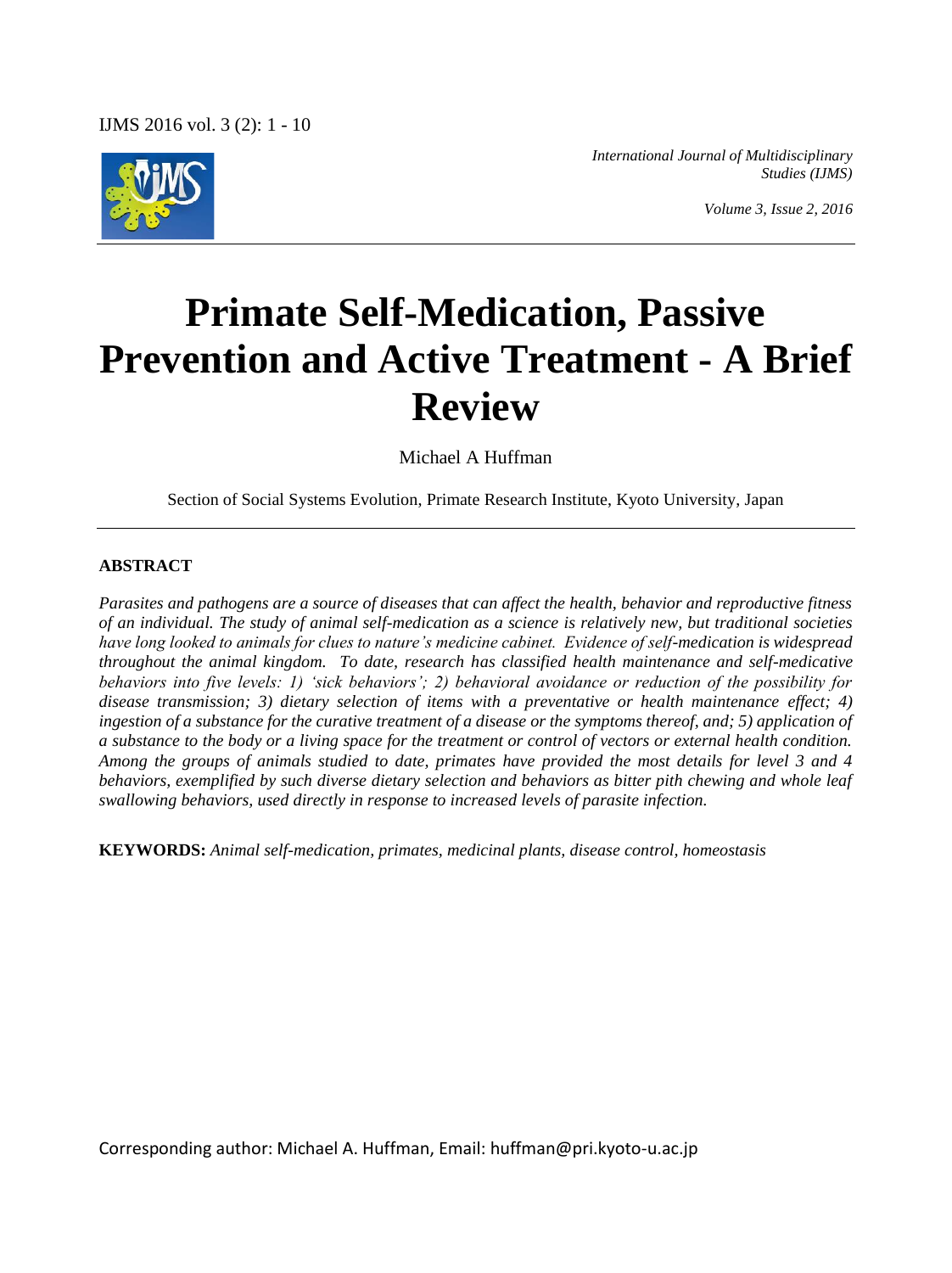*"The adaptive value of warding off predators, whether larger and faster, or smaller and stealthier then oneself should not be surprising, yet science has been slow to recognize the ability of animals to avoid, suppress or eliminate parasites and other agents of disease that equally compromise their health and wellbeing. While it appears that an awareness of and even practical applications based on the behavior of animals as a source of medicinal wisdom has been around for much of our own species history, science has been slow to appreciate this."* Huffman 2015a

# **1. INTRODUCTION**

The study of animal self-medication as a science is relatively recent, although history tells us that humans have traditionally long looked to animals as a source of medicinal knowledge (Engel, 2002; Huffman, 2002; 2007a). Not only have humans learned from watching sick wild animals, because we share the same evolutionary history, possess a common physiology and have lived together under similar environmental condition for much of our species history, it can be argued that we have inherited many of the same ways to combat common diseases in the environment (Huffman, 2015a). In support of this notion, recent archeological and biochemical evidence suggests that a close extinct relative in our lineage, *Homo neanderthalensis*, also used medicinal plants that are still in use today by our own species (Hardy *et al*., 2012; 2013; Huffman, 2016).

Research in the field of self-medication is devoted to understanding how animals respond to threats to their health and how these behaviors are transmitted across generations. It has provided a "bio-rational" for the exploration and exploitation of novel secondary plant compounds and new insights into how they can be used for the management of health in humans and livestock (Huffman *et al*., 1996; 1998; Krief *et al*., 2005; 2006; Petroni *et al*., 2016). At the proximate level, self-medication may be driven by the individual's 'need' to maintain physiological homeostasis; that is to feel well (Foitova *et al*., 2009; Forbey *et al*., 2009).

To date, the majority of evidence for selfmedication in animals is about ways in which they deal with parasite or pathogen induced

illness, but there is no reason why it should be restricted to such illnesses alone (Huffman, 1997; 2007b). As all animals experience illness, it should come as no surprise if we find evidence in virtually every living species today. The ability of a species to defend itself against lifethreatening disease provides a significant adaptive advantage and is predicted to occur throughout the animal kingdom.

Much work exists describing the diversity of host-parasite relationships in the animal kingdom (Clayton & Moore, 1997). Some parasitic infections seem to go unnoticed by the hosts. In other cases, when homeostasis is disrupted or threatened, it is in the best interest of the host to actively respond to alleviate discomfort. Regardless of the illness, there are four basic requirements for demonstrating selfmedication: i) identify the disease or symptom(s) being treated; ii) distinguish the use of a therapeutic agent from that of everyday food items and or 'medicinal foods'; iii) demonstrate a positive change in health condition following self-medicative behavior, and; iv) provide evidence for plant activity and or direct pharmacological analysis of compounds extracted from these therapeutic agents (Huffman, 1997).

Given our current level of understanding, response to illness, either as health maintenance or direct self-medicative behavior, can be classified into five levels (Huffman, 1994; 2004): 1) *'sick behaviors'* (lethargy, depression, anorexia, reduction in grooming, behavioral fever, basking behavior; 2) *behavioral avoidance or reduction of the possibility for disease transmission* (avoidance of feces contaminated food, water, substrates); 3) *dietary selection of items with a preventative or health*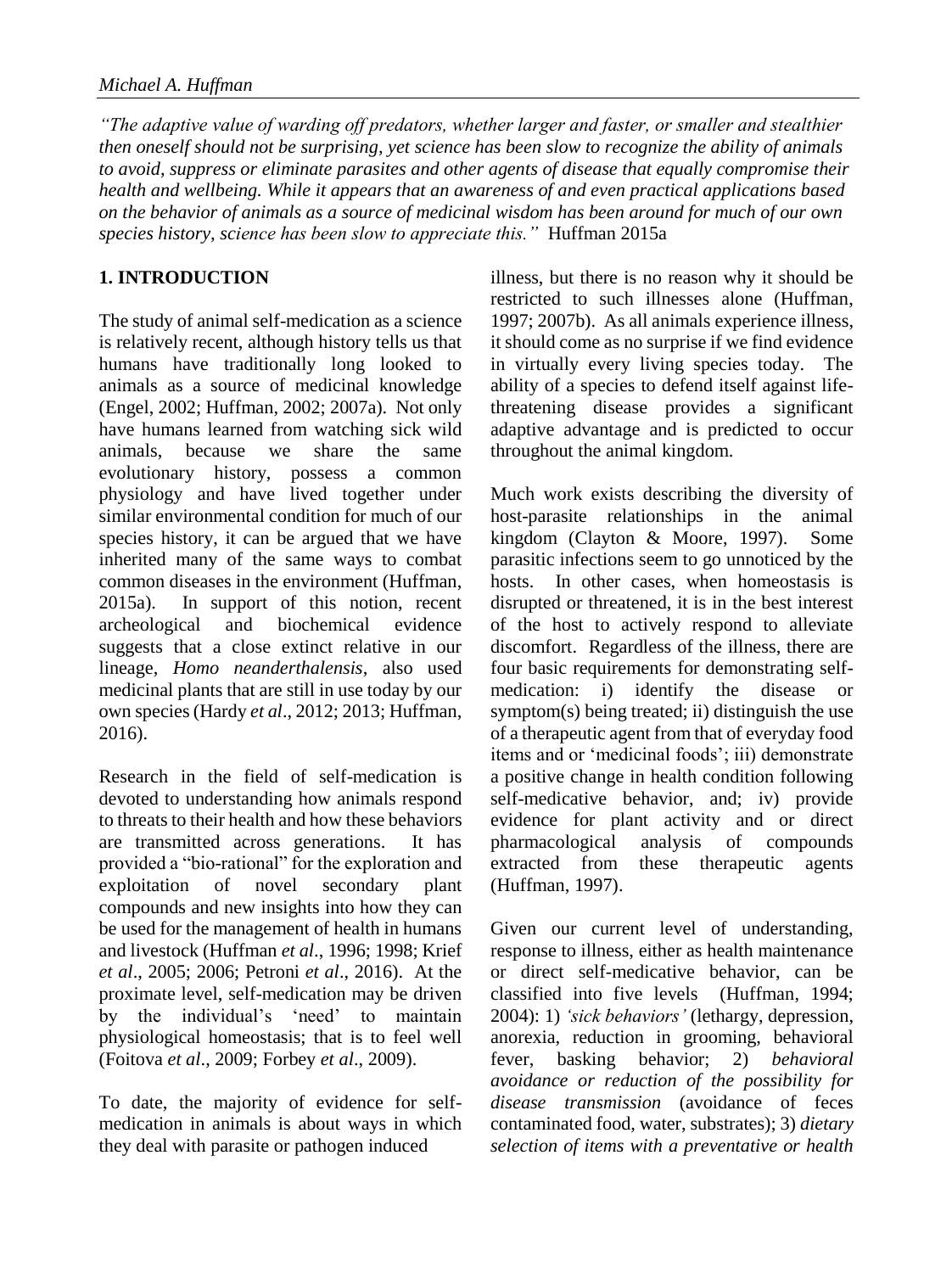*maintenance effect* (items eaten routinely in small amounts or on a limited basis); 4) *ingestion of a substance for the curative treatment of a disease or the symptoms thereof* (use of toxic or biologically active items at low frequency or in small amounts, having little no nutritional value), and; 5) *application of a substance to the body or a living space for the treatment or control of vectors or external health condition.* 

Behaviors to be focused on here fall within levels 3 and 4. In general terms, level 3 includes passive dietary prophylaxis or the consumption of 'medicinal foods' as health maintenance behavior. Emphasis is put on the passive nature of such behavior, since prophylactic treatment implies intentionality and an understanding of both the cause and prevention of illness. So far, this has not been demonstrated in animals, so these dietary choices are expected to be based on some immediate feedback.

Level 4 includes therapeutic behaviors such as the extraction and ingestion of pharmacologically active substances from plants or the peculiar ingestion of plants without nutritional gain. This necessarily requires some level of awareness of wellness and discomfort and the ability to respond with behaviors that bring about positive change in one's condition.

Evidence for self-medication at these two levels has been found across the animal kingdom, with homologous behaviors appearing in phylogenetically distant taxa (e.g. swallowing of whole leaves for the expulsion of tapeworms and nodule worms in chimpanzees, gorillas, bonobos, gibbons, and brown bear, snow geese, civets Huffman, 1997; also see below). The diversity of potentially self-medicating species recognized thus far reflects the common need to prevent, suppress or cure disease, as mentioned above. Current evidence suggest that for insects, self-medication may be operated entirely by innate mechanisms (Bernays & Singer, 2005), while for some higher vertebrates like chimpanzees, important aspects of selfmedication, such as what plant species and when

and how to ingest it, appear to be acquired and transmitted from generation to generation via socially biased learning and maintained in the group as culture (Huffman & Hirata, 2004; Huffman et al., 2010).

## **2. DIETARY SELECTION OR PASSIVE DISEASE PREVENTION?**

## **2.1. Medicinal food**

For energy, growth, general maintenance, and reproduction the selection a proper diet is very important. Typically one thinks of animal feeding strategies as being based on finding and consuming the most essential nutritional elements that is carbohydrates, fats, proteins and vitamins and while at the same time avoiding the negative impact of secondary metabolites in plants. For plants, these secondary metabolites protect them from over predation from an array of herbivores (insect, vertebrates) that prey upon them by reducing palatability and / or digestibility (Glander, 1982). Nonetheless, this does not necessarily prevent some animals from actually benefiting from these defense compounds. Adult danaine butterflies store bitter and toxic pyrrolizidine alkaloids in their bodies for defense against predators and males depend on them as a precursor for the biosynthesis of a pheromone component needed for courtship. The wooly bear caterpillars of the tiger moth (*Platyprepia virginalis*) protect themselves from the fatal effects of tachinid parasitoid wasp larvae (*Thelaira americana*) infection by changing their diet from innocuous lupine (*Lupinus arboreus*) to the toxic alkaloid abundant hemlock (*Conium maculatum*) if they become infected. The alkaloids may not kill the developing parasite within the caterpillar, but it does allow the caterpillar to survive such an infection. Studying these kinds of tri-trophic interactions (insect host, plant, parasite) can surely help to better understand the foundations for the evolution of self-medication in higher vertebrates (Bernays & Singer, 2005).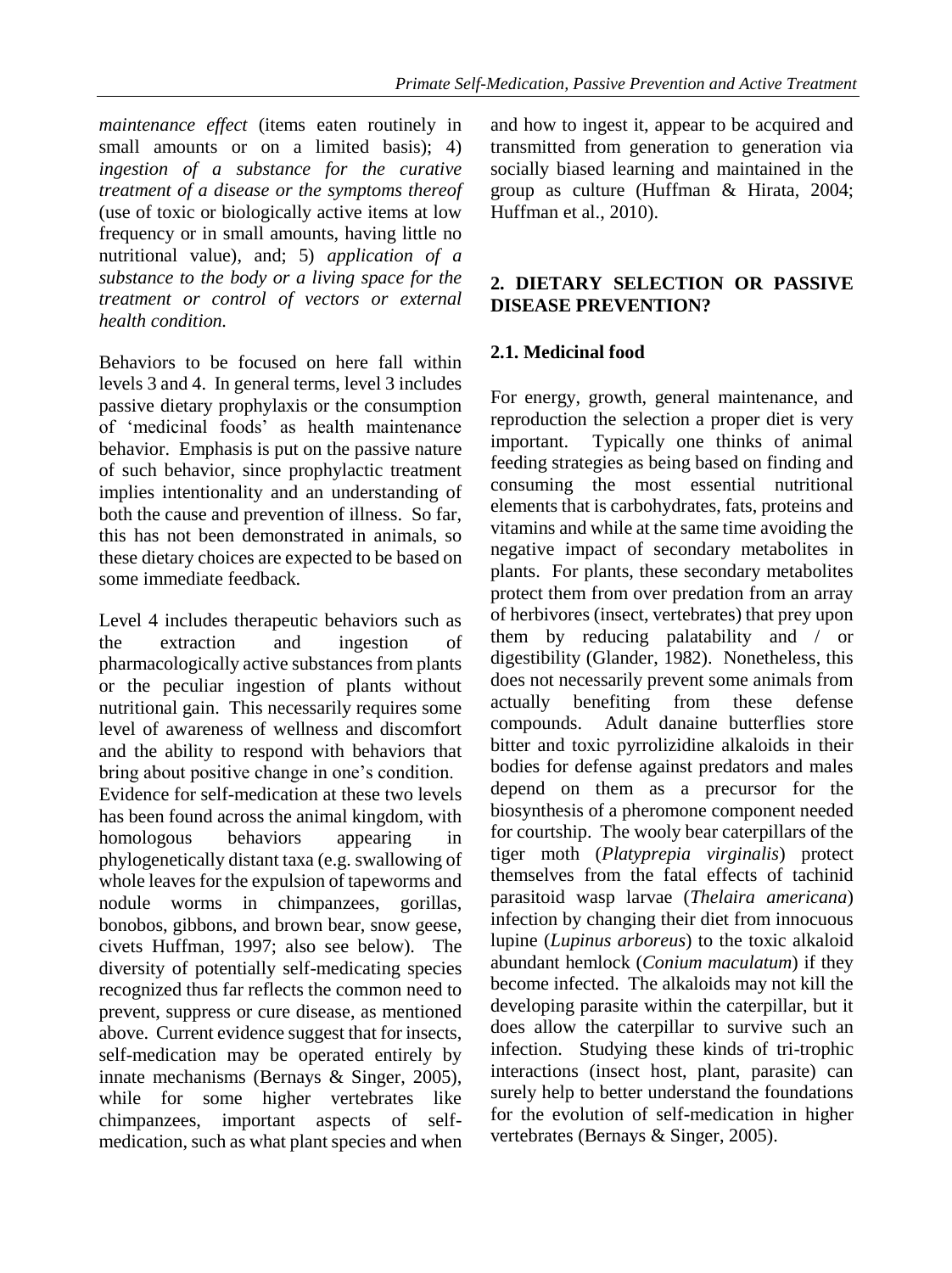In 1997, I introduced the concept of *medicinal foods* to primatology, adding an extra element of passive disease prevention based on the presence of plants in the diet that containing noticeable bioactive properties. This term was borrowed from the human ethnopharmacological literature (Etkin, 1996). For example, among the Hausa peoples of Nigeria, 30% of the wild plant food species are also used as medicine. Interestingly, 89% of the species used by these people to treat symptoms of malaria are also used in a dietary context (Etkin & Ross, 1983). Many food items eaten by primates and other mammals also contain a variety of secondary metabolites with medicinal properties (roughly 15~25% of any populations food plant species list), suggesting that animals may benefit from the periodic ingestion, in small amounts, of these plants (Huffman, 1997; Huffman & MacIntosh, 2012; Krief *et al*., 2006; MacIntosh & Huffman, 2010; Mukherjee *et al*., 2011).

## **2.2. Nutrient poor items**

Some other interesting items are found in the diets of many primate species. Bark and wood are by nature highly fibrous, heavily lignified, sometimes toxic, relatively indigestible and nutrient poor. While the list of plant species whose bark is ingested by primates is long, little is actually known about their contribution to the diet and general health (Huffman, 1997). Sodium has been suggested to be the reason why gorillas in the Impenetrable Forest and chimpanzees in the Budongo Forest of Uganda to consume large quantities of dead wood (Reynolds *et al*., 2009; Rothman *et al*., 2006). At Mahale in Tanzania, chimpanzees also infrequently ingest the bark and wood of several plant species.

The bark of *Pycnanthus angolensis* (Welw.) Warb. (Myristicaceae) ingested by chimpanzees at Mahale is used by West Africans as a purgative, laxative, digestive tonic, emetic and reliever of toothaches. Chimpanzees at Gombe in western Tanzania occasionally eat the bark of *Entada abyssinica* (Mimosaceae). In Ghana, the bark is used for diarrhea and as an emetic. The bark of *Gongronema latifolium* (Asclepiadaceae) occasionally eaten by chimpanzees at Bossou in Guinea, is extremely bitter, and the stems are used by some West Africans as a purge for colic, stomach pains and symptoms connected with intestinal parasite infection (Huffman, 1997).

## **2.3. Hallucinogens and stimulants**

Stories of insects, birds and mammals under the influence of fermented fruit or other plant material are widespread in wildlife lore and literature around the world, but few examples have been documented scientifically. One example from Africa stands out and is perhaps the best scientifically documented hallucinogen ingested by animals. The plant is *Tabernanthe iboga*, (Apocynaceae), a shrub first described in 1889 (Dubois, 1955; Harrison, 1968).

Today, *T. iboga* is still used in religious rituals in Cameroon. Indigenous forest hunter gatherers reportedly discovered the hallucinogenic properties of this plant by watching gorillas, wild boars and porcupines digging up and eating the roots, afterwards going into a wild frenzy, running about as if being chased by some frightening animal.

The hallucinogenic affect of this plant was demonstrated in the early 1900's and later replicated in the 1950's by pharmacological tests carried out on animals in the laboratory. More recently, the plant was under investigation in the US as an alternative for methadone, a standard treatment for drug addicts (Dubois, 1955; Harrison, 1968).

A complete review of the gorilla diet literature uncovered many well-known medicinal plants with well-documented stimulatory, cardiotonic and hallucinogenic properties (Cousins & Huffman, 2002). Gorillas utilize many species of Kola (Cola) (Sterculiaceae) particularly for their seeds, including *Cola nitida, C.*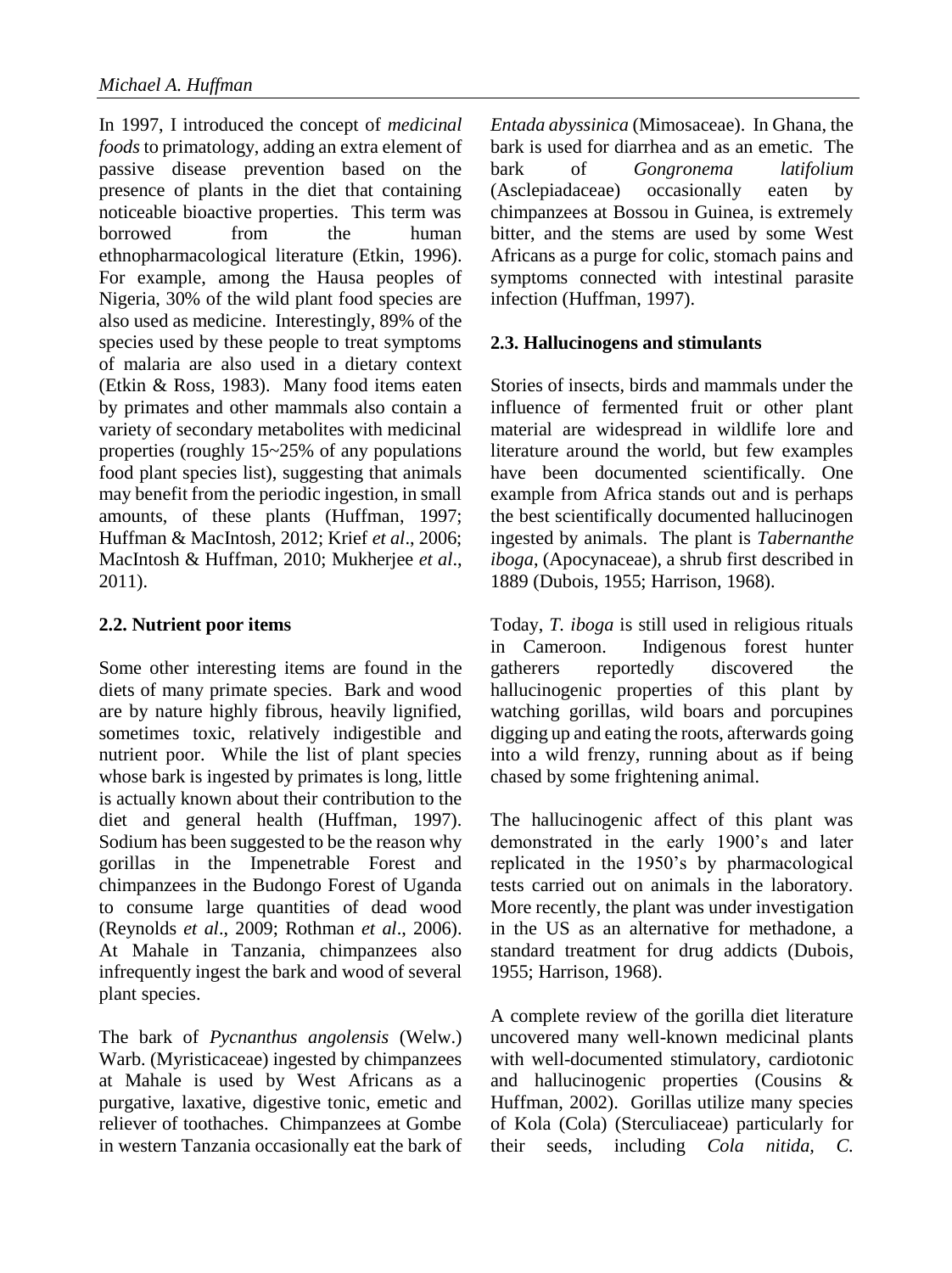*pachycarpa* and *C. rostrata*. The seeds of *C. pachycarpa* contain such natural products as caffeine and theobromine. The amino acid content in the nuts of Kola suggests weak protein levels, which suggests that gorillas obtain primarily caffeine from the fruits and seeds (Cousins & Huffman, 2002).

Mountain gorillas living in the Virunga volcano range travel periodically to the upper slopes around 1,100-3,200 meters above sea level. At these heights, they feed on species of giant *Lobelia* (Campanlaceae) and *Senecio* (Compositae), both of which are important plants in ethnomedicine.

All members of the genus *Lobelia* contain alkaloids (iobeline, iobelanidine and norlobelanidine), which have a long lasting stimulatory effect of up to 15 minutes when ingested. Higher doses can have narcotic effects. Indigenous peoples of the New World use many species of *Lobelia* as treatment and inebriates. Gorillas reportedly feed on *L. giberroa* and *L. wallastonii* only occasionally (Cousins & Huffman, 2002).

## **2.4. Antibiotic properties**

Many primates feed on figs and many *Ficus* spp. are known to contain anti-parasitic activity. Clinical trials on both humans and non-human animals have shown that preparations of some fig species are effective against nematodes such as *Ascaris* and *Trichuris*. Ficin, a proteolytic enzyme is present in all fig trees, and is known to be an active ingredient. Even a low concentrations of around 0.05% of *Ficus glabrata* latex has been shown to destroy the cuticle of *Ascarid helminths* and cause related lethal changes to the parasite's body (Huffman, 1997).

Pith and fruit of species of the wild ginger (*Afromomum*) are frequently eaten by primates. From the literature on *Afromomum* species eaten by gorillas, significant bactericidal activities against *Escheria coli, Pseudomonas aeruginosa,*

*Yersinia entercolitica, Bacillus subtilis, Proteus vulgaris, Klebsiella pneumoniae* and *Serratia marcescens*. Fungicidal activities inhibited *Candida albicans, Trichophyton mentagrophytes, Aspergillus niger, Botryodiplodis theobromae* and species of *Cladasporium cladosporiodes* were found (Huffman, 1997).

Timothy Jones argues that the herbal medicines and modern pharmaceuticals used by today have replaced the non-nutritive chemicals typically present in the diets of animals in the wild (Johns, 1990). As governments in the industrial world come to realize the economic benefits and conventional wisdom of investing in disease prevention, a growing market has begun to develop, to promote health through dietary supplements (nutriceuticals).

#### **3. THERAPEUTIC SELF MEDICATIVE BEHAVIOR**

# **3.1. Ape self-medication**

Two forms of therapeutic behavior have received the most attention in the field of animal self-medication. They are bitter pith chewing and leaf swallowing. To date, among primates the two parasites associated with both bitter pith chewing and leaf swallowing are the nodular worm (*Oesophagostomum stephanastomum*; Figure 1) and the tapeworm (*Bertiella studeri*). The nodular worm is perhaps one of the most hazardous species found in the great apes (Huffman, 1997).

Repeated infection, which is quite common in the wild, causes significant complications including secondary bacterial infection, diarrhea, severe abdominal pain, weight loss, and weakness, which can result in death.

The deleterious affects of the tapeworm are not well documented, but abdominal pain is presumed to be associated with heavy infections (Huffman, 1997).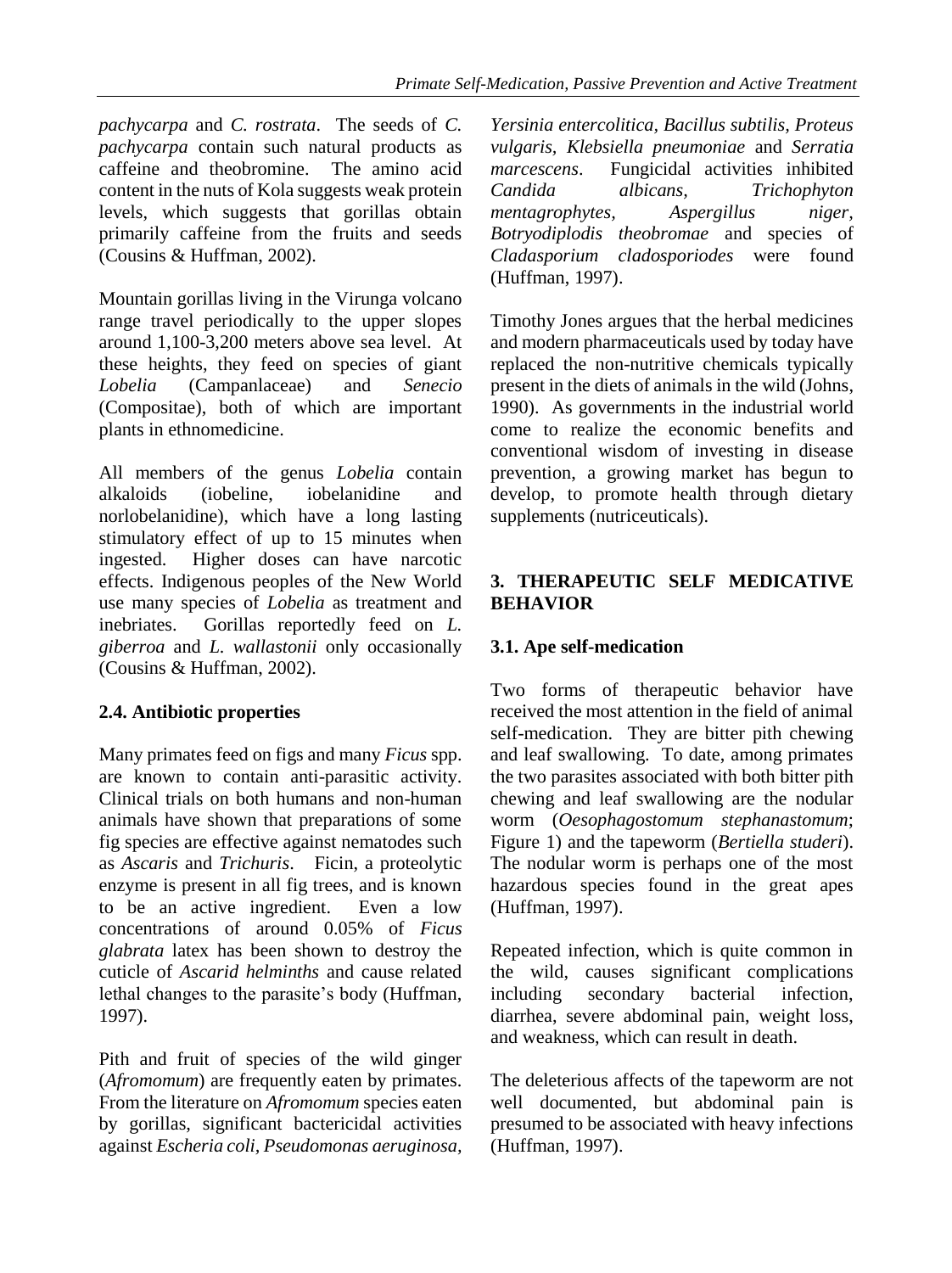

Figure 1. Chimpanzee self-medication. a). chimpanzees feeding on figs in the Mahale Mountains National Park, Tanzania., b). adult male chewing on bitter pith of *Vernonia amygdalina*, c). vernonioside B1, most bioactive of the vernoniosides isolated from *V. amygdalina* pith, d). adult worm of *Oesophogostomum stephanostomum* and *Anilema acquinoctial*, a species of leaf swallowed whole by African apes, e). adult male swallowing the leaves of *Aspilia mossambicensis*, f). SEM image of the surface of *Lippia plicata*, a species swallowed whole by chimpanzees.

## **3.2. Bitter Pith Chewing**

Bitter pith chewing is proposed to aid in the control of nodule worm infection, via pharmacological action, and relief from gastrointestinal upset. The hypothesis that bitter pith chewing has medicinal value for chimpanzees was first proposed from detailed behavioral observations, and parasitological and

phytochemical analyses of patently ill chimpanzees ingesting *Vernonia amygdalina* (Compositae), and recovering from their symptoms within 20 hours (Huffman & Seifu, 1989; Huffman *et al*., 1993).

Inside Mahale M group's home range, where this behavior was first documented, *V. amygdalina* is neither abundant nor evenly distributed throughout their territory (Huffman & Seifu, 1998). Use by chimpanzees of this plant often requires a detour from the group's commonly used travel routes. When ingesting the pith from younger fleshy shoots of *V. amygdalina*, chimpanzees carefully remove the bark and leaves, then chew on the inner pith, extracting only the extremely bitter juice and only small amounts of fiber (Figure 1). The amount of pith taken at one time is insignificant from a nutritional perspective; portions ranging from 5 to  $120 \text{ cm} \times 1 \text{ cm}$ . Altogether, depending on the number of leaves ingested, this act takes anywhere from less than 1 to 8 minutes, and bitter pith chewing appears to be a one-dose treatment. Individuals have not been seen to chew bitter pith again within the same day or even within the same week. This might possibly be due to the plant's toxicity. Adult chimpanzees in proximity to a sick individual chewing *Vernonia* bitter pith very rarely show interest in ingesting the pith themselves. On the other hand, infants of ill mothers are known to taste small amounts of the pith discarded by their mothers. Despite a year round availability of the plant, use of this pith by chimpanzees is highly seasonal and rare, occurring most frequently during the rainy season peak in nodule worm infections - as expected for a therapeutic treatment (Huffman & Seifu, 1998; Huffman *et al*., 1993).

A noticeable drop in appetite, malaise, diarrhea or constipation and high levels of nodule worm infection characterized the condition of the individuals observed engaging in bitter pith chewing. Marked recovery from these symptoms occured within 20-24 hr after pith chewing. In one case, the nodular worm eggs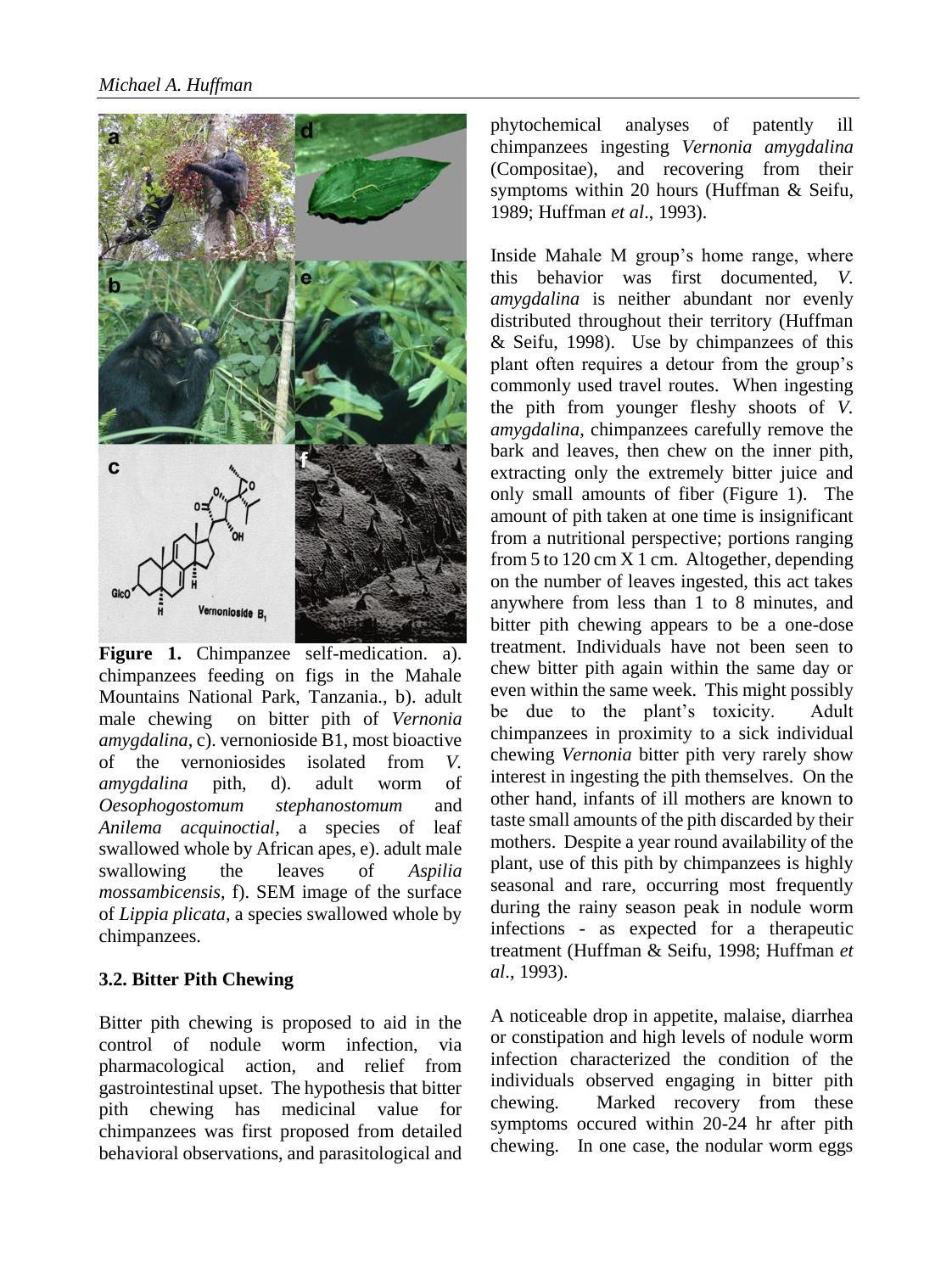per gram feces level (EPG, a relative measure of the intensity of an infection) were measured and found to have dropped from an EPG count of 130 to 15 within 20 hours (Huffman *et al*., 1993).

Ethnic groups across Africa prepare a concoction made from *V. amygdalina* leaves or bark, and prescribe treatment for malarial fever, schistosomiasis, amoebic dysentery, several other intestinal parasites and stomachaches (Huffman *et al*., 1996). The above noted recovery time of 20-24 hours after bitter-pith chewing in two M group chimpanzees is comparable to that of local human inhabitants of this region, the WaTongwe, who use cold water concoctions of the leaves as a treatment for parasites, diarrhea and stomach upset (Huffman & Seifu, 1989).

Also phytochemical analysis back in the laboratory revealed the presence of two major classes of bioactive compounds; 4 sesquiterpene lactones and 7 new stigmastane-type steroid glucosides, and 2 freely occurring aglycones of these glucosides (Ohigashi *et al*., 1994).

The sesquiterpene lactones are well known for their anthelmintic, antiamoebic, antitumor, and antibiotic properties. From crude methanol extracts of the leaves, inhibition of tumor promotion and immunosuppressive activities have also been identified. *In vitro* tests on the antischistosomal activity of the pith's most abundant steroid glucoside (vernonioside B1; Figure 1) and sesquiterpene lactone (vernodaline) showed significant inhibition of movement of all adult stage parasites and of adult females' egg-laying capacity (Ohigashi *et al*., 1994).

Together, the evidence gathered from research at Mahale derived from behavioral, parasitological, pharmacological and ethnomedicinal studies lend strong support to the hypothesis that bitter pith chewing is a therapeutic form of self-medication stimulated by, and controlling parasite infection.

#### **3.3. Leaf-swallowing**

Leaf-swallowing behavior in the African great apes was first reported for chimpanzees at Gombe and Mahale by Richard Wrangham and Toshida Nishida (Huffman, 2015b). It came to their attention that leaf-swallowing was unlikely to provide any nutritional value after they found the folded, whole and undigested leaves of *Aspilia mossambicensis* (Compositae), *A. pluriseta*, and *A. rudis* in the feces of chimpanzees. The interest generated in this behavior stimulated many field researchers to look for leaf swallowing at their ape study sites.

To date, leaf-swallowing has been observed in multiple populations of chimpanzee (*Pan troglodytes schweinfurthii, P.t. troglodytes, P.t.verus*), bonobo (*P. paniscus*) and eastern lowland gorilla (*Gorilla gorilla graueri*) across Africa (Figure 2). Very recently the behavior has also been reported for the first time in an Asian ape species, the white-handed gibbons (*Hylobates lar*) in Khao Yai National Park, Thailand (Barelli & Huffman, 2016). In all plant species used by these African and Asian apes, the leaf surface shares the common property of being rough-surfaced, covered in stiff hairs or trichomes (Figure 1). These abrasive hairs are made of silicates that are difficult to digest; a defense strategy of plants to inhibit over eating by herbivores.



**Figure 2.** Study sites across Africa where apes are currently known to self-medicate with either bitter pith chewing and or whole leaf swallowing.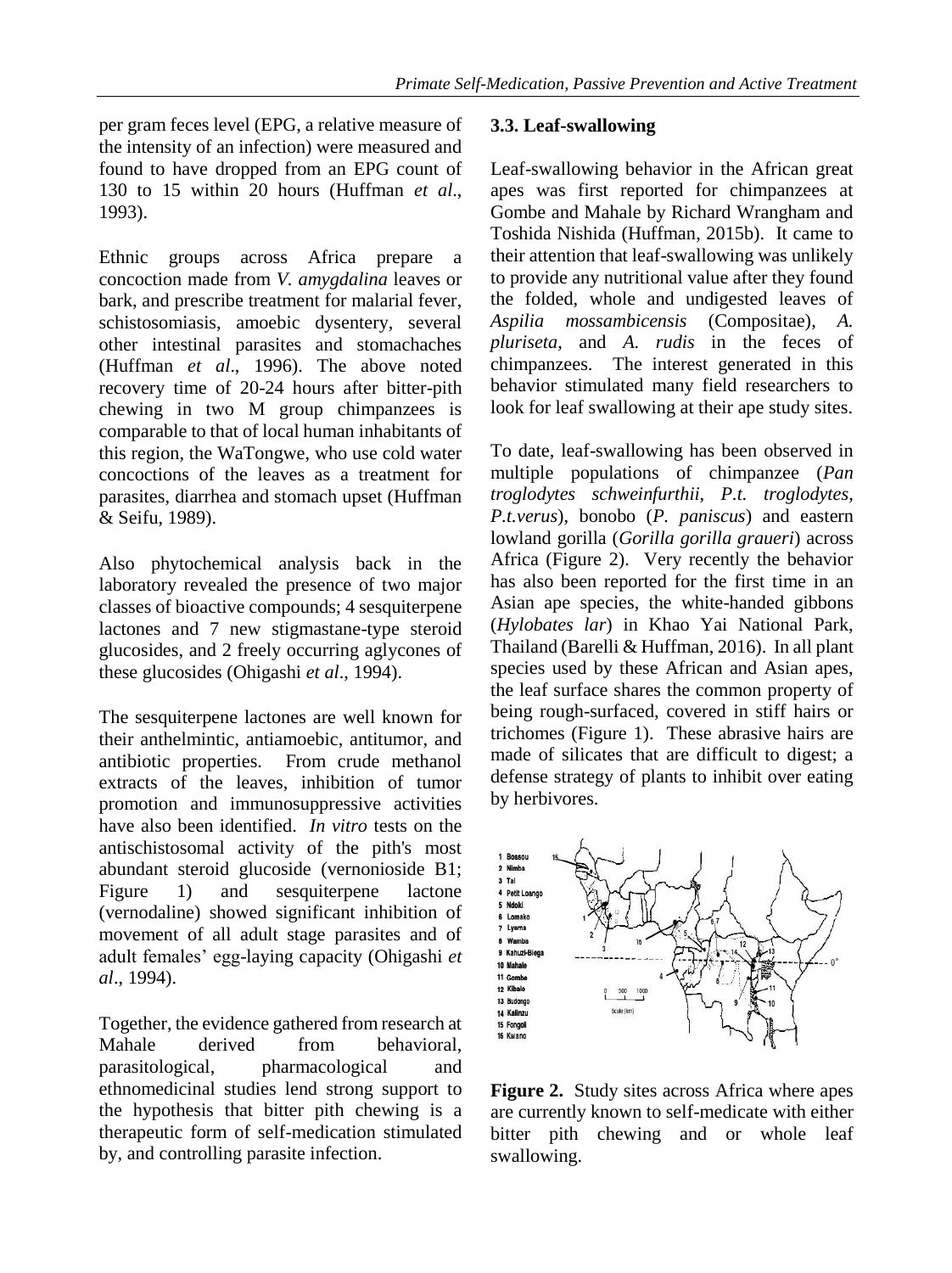Leaf-swallowing has been shown to reduce nodule worm infection, and possibly relieve pain caused by tapeworm infection, by expelling these two intestinal parasite species from chimpanzees (Huffman & Caton, 2001). The demonstrated mode of parasite infection control is a physical mechanism that expels parasites by a self-induced increase in gut motility that acts as a purge. The behavior is easy to distinguish from normal consumption of leafy material. The distal half of a leaf is selected one at a time, folded by tongue and palate while slowly pulling it into the mouth. Each leaf is individually swallowed whole without chewing (Figure 1). The leaves' roughness makes them difficult to swallow, so folding them with the tongue and palate before swallowing is a necessary part of ingestion, and is responsible for their exiting totally undigested.

At one sitting taking from one to 15 minutes or more, an individual can swallow anywhere from 1 to 100 leaves. Unlike bitter pith chewing, an individual may swallow leaves more than once in a day and over several consecutive days. Chimpanzees will often swallow leaves within the first few hours after leaving their sleeping nests before the first meal and or on a relatively empty stomach. This timing is thought to be most important for the behavior to be effective (Huffman & Caton, 2001). At Mahale, Gombe, Kibale, Lomako (DR Congo) and Fongoli (Senegal) where longitudinal studies have now been conducted, leaf swallowing is shown to occur widely across the distribution of African great apes (Figure 1).

## **4. THE FUTURE**

Much remains to be learned about the selfmedicative behavior of animals, as there are still so many species unexplored, but as shown above, reoccurring patterns of the type of behavior and the kinds of parasites associated with them emerge. With time and diligent research I think the future will bring us many new discoveries. We stand to gain not only knowledge about future medicines for humankind, but have the chance to use this knowledge to convince others that the natural world is worth preserving, and the creatures that we share this planet with have much knowledge to yet to share with us and must be allowed to live their lives in peace.

#### *Sabbe Satta Bhavantu Sukhitatta.*

#### **REFERNCES**

BARELLI C & HUFFMAN MA. Leaf swallowing and parasite expulsion in Khao Yai white-handed gibbons (Hylobates lar), the first report in an Asian ape species. American Journal of Primatology. 2016; doi: 10.1002/ajp.22610

BERNAYS EA & SINGER MS. Taste alteration and endoparasites. Nature. 2016; 436: 476.

CLAYTON DH & MOORE J. Host-Parasite evolution. General Principles & Avian Models. Oxford University Press, Oxford. 1997.

COUSINS D & HUFFMAN MA. Medicinal properties in the diet of gorillas- an ethnopharmacological evaluation. African Studies Monographs. 2002; 23: 65-89.

DUBOIS L. Tabernanthe iboga Baillon. Bulletin Agricole du. Congo Belgique. 1955; 46: 805– 829.

ENGEL C. Wild Health. Boston: Houghton Mifflin Company. 2002.

ETKIN NL. Medicinal cuisines: diet and ethnopharmacology. International Journal of Pharmacognosy. 1996; 34 (5): 313–326.

ETKIN NL & ROSS PJ. Malaria, medicine, and meals: Plant use among the Hausa and its impact on disease. In L. Romanucci-Ross, D. E. Moerman, & L. R. Tancredi (Eds.), The anthropology of medicine: From culture to method. New York: Praeger. 1983; 231–259.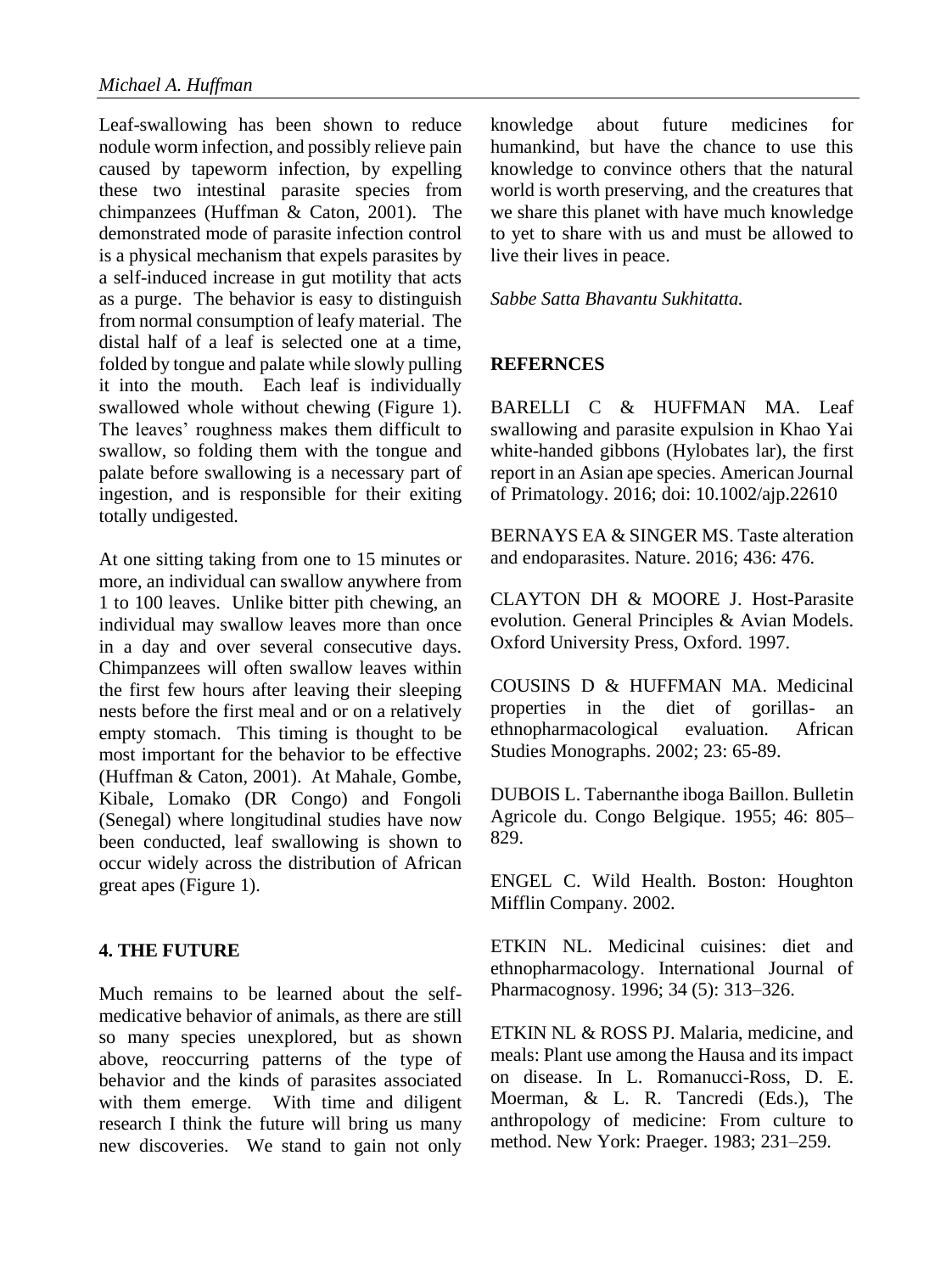FOITOVA I, HUFFMAN MA, WISNU N & OLŠANSKÝ M. Parasites and their Effect on Orangutan Health. In S.A. Wish, S.S. Utami, T.M. Setia & C.P. van Schaik (eds.). Orangutans – ecology, evolution, behavior and conservation. Oxford University Press. 2009; 157-169.

FORBEY J, HARVEY A, HUFFMAN MA, PROVENZA F, SULLIVAN R & TASDEMIR D. Exploitation of secondary metabolites by animals: A behavioral response to homeostatic challenges. Integrative and Comparative Biology. 2009; 49(3): 314-328.

GLANDER KE. The impact of plant secondary compounds on primate feeding behavior. Yearbook of Physical Anthropology. 1982; 25:1- 18.

HARDY K, BUCKLEY S, COLLINS MJ, ESTALRRICH A, BROTHWELL D, COPELAND L, GARC´IA-TABERNERO A, GARC´IA-VARGAS S, DELA RASILLA M, LALUEZA-FOX C, HUGUET R, BASTIR M, SANTAMAR<sup>T</sup>A D, MADELLA M, FERN´ANDEZ CORT<sup>ES</sup> A & ROSAS A. Neanderthal medics? Evidence for food, cooking and medicinal plants entrapped in dental calculus. Naturwissenschaften. 2012; 99: 617–26. doi:org/10.1007/s00114-012-0942-0.

HARDY, K, BUCKLEY S & HUFFMAN MA. Neanderthal self-medication in context. Antiquity. 2013; 87: 873–78.

HARDY K, BUCKLEY S & HUFFMAN MA. Doctors, chefs or hominin animals? Non-edible plants and Neanderthals. Antiquity. 2016; 90 (353): 1373-1379. doi: https://doi.org/10.15184/aqy.2016.13

HARRISON GP. Tabernanthe iboga: an African narcotic plant of social importance. Economic Botany. 1968; 23: 174–184.

HUFFMAN MA. The C.H.I.M.P.P. Group: A multi-disciplinary investigation into the use of medicinal plants by chimpanzees. Pan Africa News. 1994; 1(1): 3–5.

HUFFMAN MA. Current evidence for selfmedication in primates: a multidisciplinary perspective. Yearbook of Physical Anthropology. 1997; 40: 171-200.

HUFFMAN MA. Animal origins of herbal medicine. In From the Sources of Knowledge to the Medicines of the Future, eds. J. Fleurentin, J-M. Pelt and G. Mazars. Paris: IRD Editions, 2002; 31–42.

HUFFMAN MA. Self-medication. pp. 959-961, In: The Encyclopedia of Animal Behavior Volume 3. (Ed.) M. Bekoff, Greenwood Publishers, Westport CT. 2004.

HUFFMAN MA. Animals as a source of medicinal wisdom in indigenous societies. In: Encyclopedia of Human-Animal Relationships. Bekoff M (ed.), Connecticut: Greenwood Publishing Group. 2007a; 2: 434-441.

HUFFMAN MA. Primate self-medication. In: Primates in Perspective, eds. C. Campbell, A. Fuentes, K. MacKinnon, M. Panger and S. Bearder, Oxford: University of Oxford Press. 2007b; 677–90.

HUFFMAN MA. Chimpanzee self-medication: a historical perspective of the key findings. In: Mahale Chimpanzees- 50 years of research. (eds.) M Nakamura, K Hosaka, N Itoh, K Zamma, Cambridge University Press, Cambridge. 2015; 340-353.

HUFFMAN MA. An ape's perspective on the origins of medicinal plant use in humans. In: Hardy, K. Kubiak Martens L. (Editors), Wild Harvest. Plants in the hominin and pre-agrarian human worlds. Oxbow Books, Oxford. 2016; Chapter 3, 55-70.

HUFFMAN MA & CATON J M. Self-induced increase of gut motility and the control of parasitic infections in wild chimpanzees. International Journal of Primatology. 2001; 22(3): 329–46.